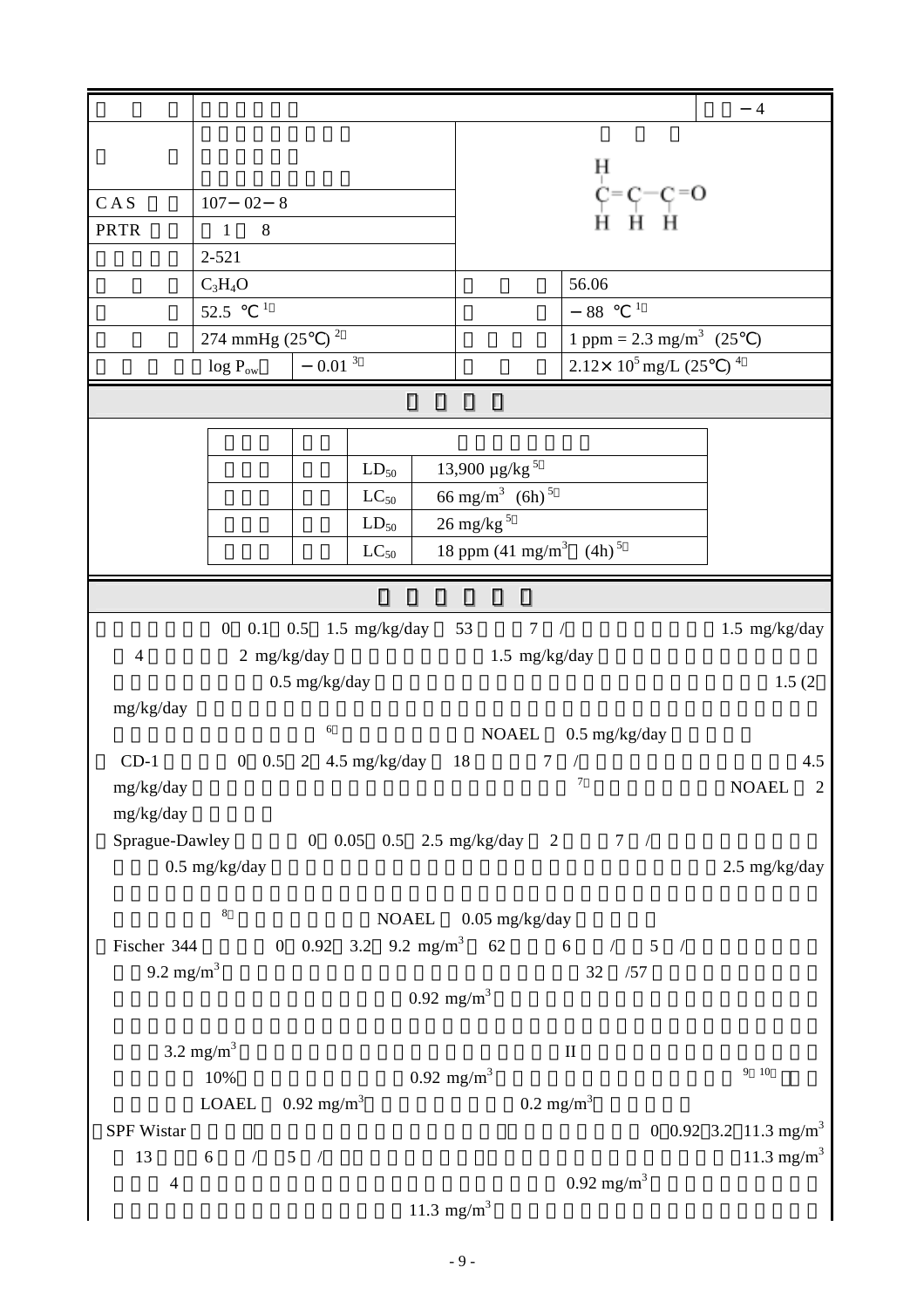| $3.2 \text{ mg/m}^3$     |                                 |                                                   |                        | $0.92 \text{ mg/m}^3$                                                         | $\mathbf{1}$                   |               |
|--------------------------|---------------------------------|---------------------------------------------------|------------------------|-------------------------------------------------------------------------------|--------------------------------|---------------|
| $mg/m^3$                 | $0.2$ mg/m <sup>3</sup>         |                                                   | $11\quad12$            |                                                                               | <b>LOAEL</b>                   | 0.92          |
|                          |                                 |                                                   |                        |                                                                               |                                |               |
| Sprague-Dawley           | 0 1 3 $6 \text{ mg/kg/day}$     | 6 mg/kg/day $F_1$                                 |                        |                                                                               |                                | $\mathfrak 3$ |
| mg/kg/day                | $13\,$                          |                                                   | <b>NOAEL</b>           |                                                                               | 3 mg/kg/day 1 mg/kg/day        |               |
|                          | $\mathbf{0}$<br>$2$ mg/kg/day   |                                                   | 0.1 $0.75$ 2 mg/kg/day | $\overline{7}$                                                                | 19                             |               |
|                          |                                 | 14                                                |                        | <b>NOAEL</b>                                                                  | $0.75$ mg/kg/day               |               |
| $2$ mg/kg/day<br>SPF OFA | 0 1.26 mg/m <sup>3</sup>        |                                                   | $\overline{4}$         | 15 16                                                                         | 26                             |               |
|                          |                                 |                                                   |                        |                                                                               |                                |               |
|                          | 0.25 ppm $0.58 \text{ mg/m}^3$  | $\overline{5}$                                    |                        |                                                                               | $17\,$<br>20                   |               |
|                          |                                 | $18\,$                                            |                        | $\overline{2}$                                                                | 18                             |               |
|                          |                                 |                                                   |                        |                                                                               |                                |               |
| <b>IARC</b>              | $3^{19}$                        |                                                   |                        |                                                                               |                                |               |
|                          |                                 |                                                   |                        | <b>IARC</b>                                                                   | $\mathfrak{Z}$                 |               |
|                          |                                 |                                                   |                        |                                                                               |                                |               |
|                          | $ACGIH$ <sup>17</sup><br>$20\,$ |                                                   |                        | TLV-Ceiling 0.1 ppm $0.23$ mg/m <sup>3</sup><br>0.1 ppm $0.23 \text{ mg/m}^3$ |                                |               |
|                          |                                 |                                                   |                        |                                                                               |                                |               |
|                          |                                 |                                                   |                        |                                                                               | NOAEL 0.05 mg/kg/day           |               |
|                          |                                 |                                                   |                        |                                                                               | LOAEL $0.92$ mg/m <sup>3</sup> |               |
| <b>LOAEL</b>             | 10                              | $0.2 \text{ mg/m}^3$<br>$0.002$ mg/m <sup>3</sup> |                        |                                                                               | 10                             |               |

1) Budavari, S. (ed.) (1996): The Merck Index - An Encyclopedia of Chemicals, Drugs, and Biologicals. Whitehouse Station, NJ: Merck and Co., Inc.

2) Howard, P.H. and W.M. Meylan (1997): Handbook of Physical Properties of Organic Compounds, NY, NY: